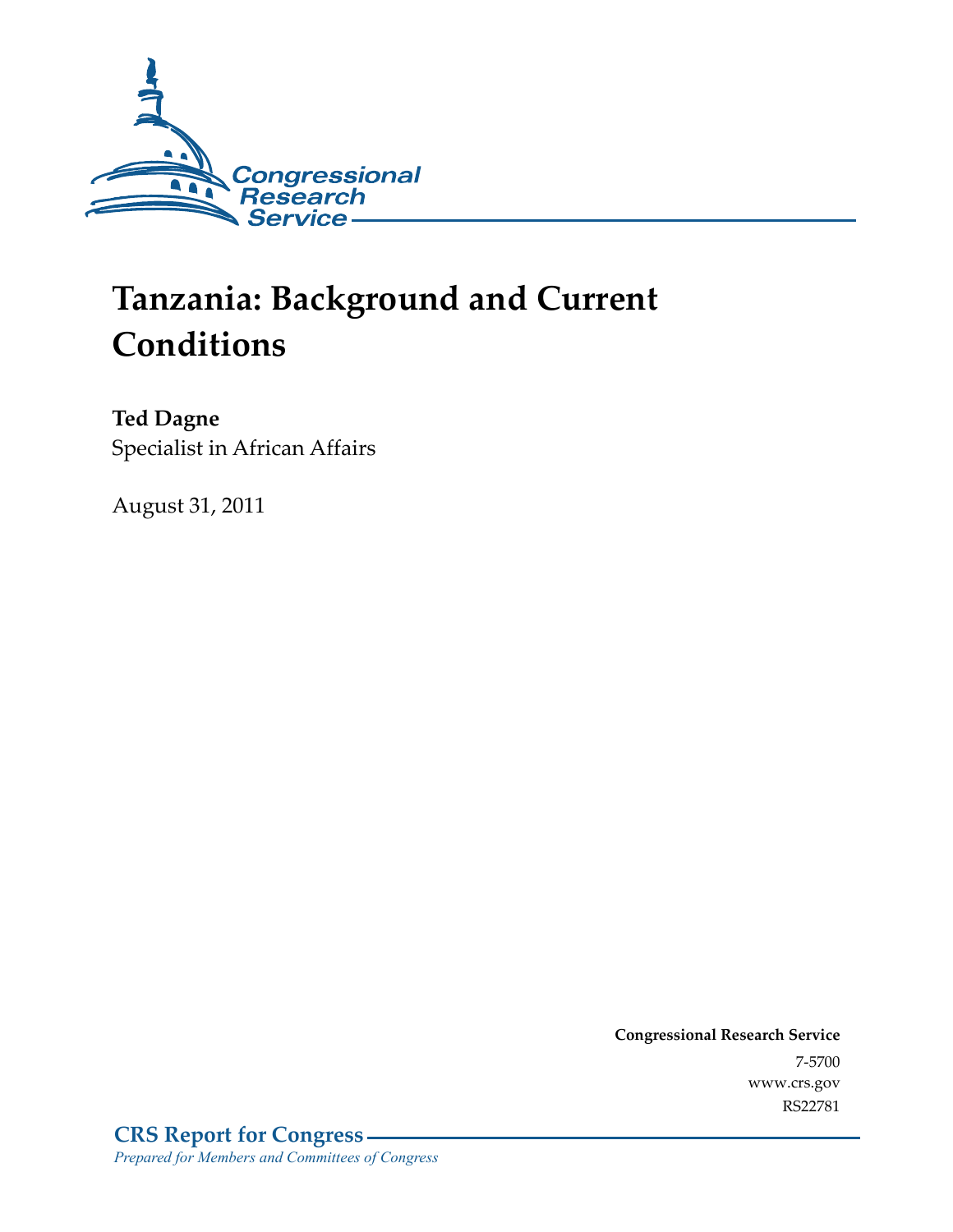## **Summary**

Tanzania, an important U.S. ally in Africa, is a stable and important regional actor. There has been a gradual increase in political pluralism, but Chama Cha Mapinduzi (CCM ), the ruling party, remains dominant in government and parliament. Tanzania's current president, Jakaya Kikwete, who previously served for 10 years as Tanzania's foreign minister, won 80.3% of the votes cast in the December 2005 presidential election. In October 2010, President Kikwete was reelected for a second term with 61% of the votes cast. The ruling CCM won 70% of the seats in parliament. Tanzania continues its pattern of steady real Gross Domestic Product (GDP) growth and has a low and stable inflation rate. The Economist Intelligence Unit predicts real Gross Domestic Product (GDP) growth of 6.3% in 2011 and 6.9% in 2012. Inflation is expected to reach 9.1% in 2011 and 8.2% in 2012.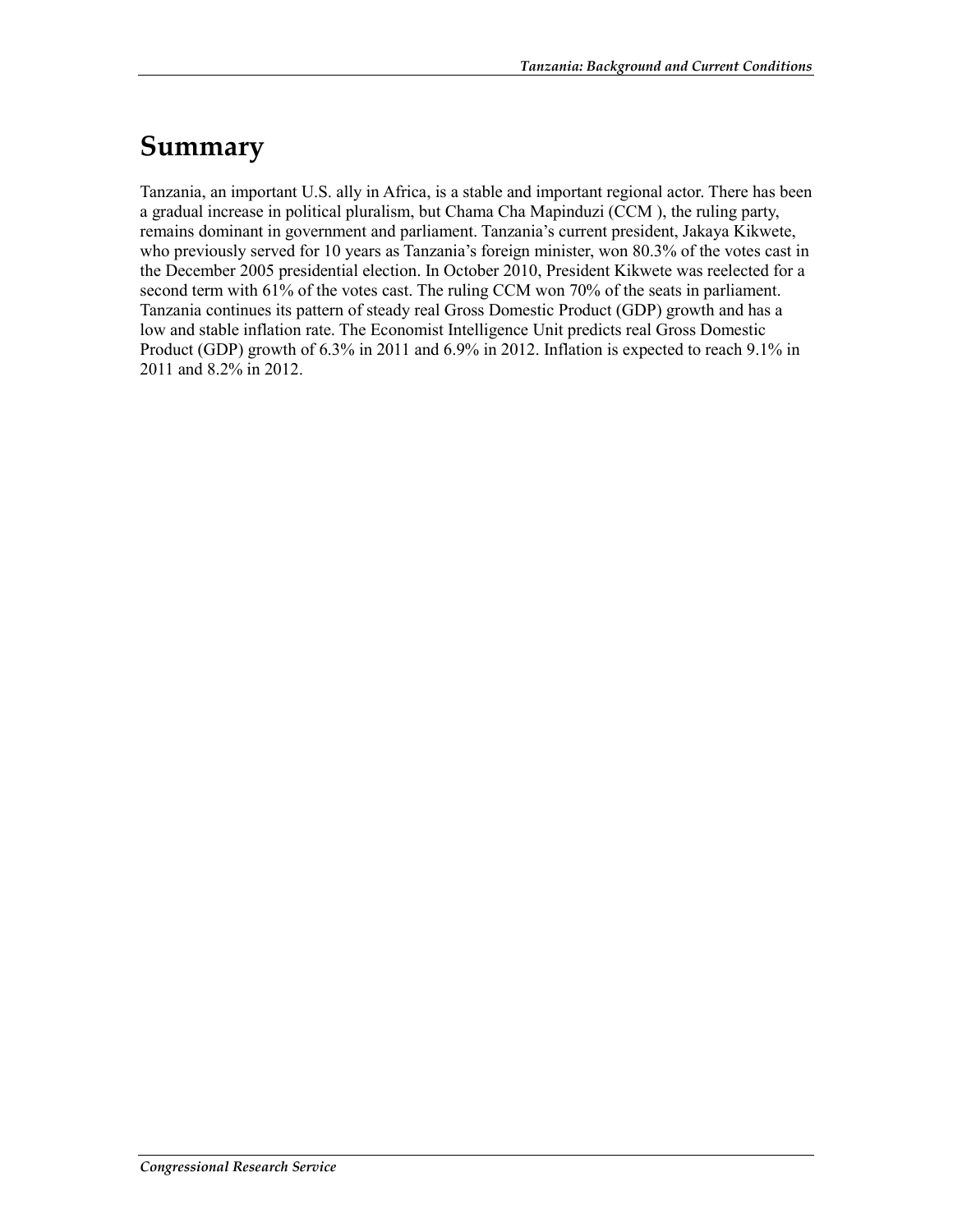# Contents

### **Tables**

|--|

### Contacts

|--|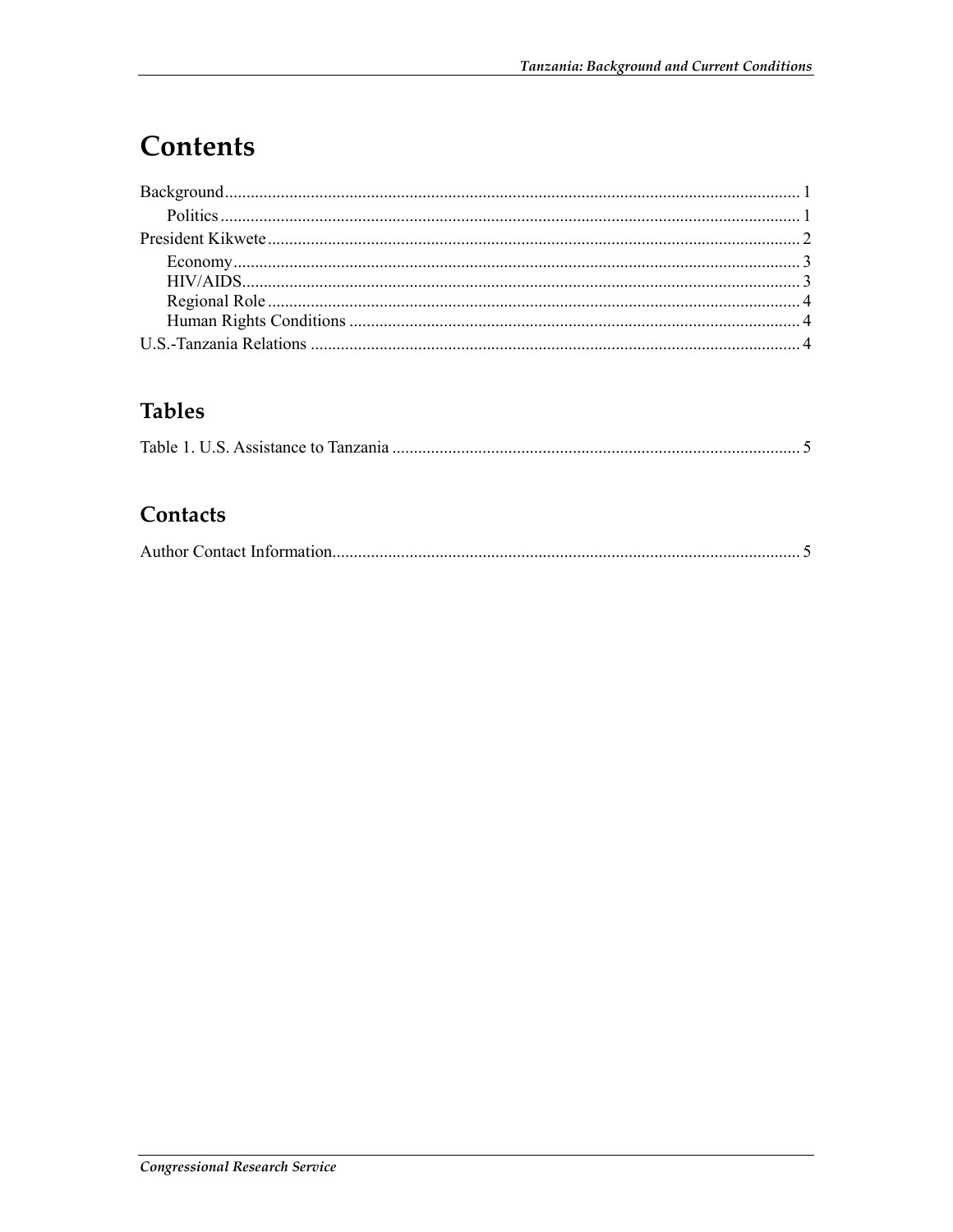# **Background**

Tanzania, with an eastern seaboard on the Indian Ocean and a western border abutting several of East Africa's Great Lakes, is a medium-sized poor country. Though it is socially diverse, with about 125 ethnic groups, it has enjoyed general political stability and national unity for about 40 years in a region wracked by civil wars, often with ethnic dimensions, in neighboring Rwanda, Burundi, Uganda, the Democratic Republic of the Congo, and Mozambique. Tanzania is a union formed in 1964 between the mainland—a German colony and later a British protectorate formerly known as Tanganyika—and the islands of Zanzibar, Pemba, and several smaller islands. The islands, which remain semi-autonomous with their own president and parliament, are populated by peoples of mixed Arab and African descent, and almost all are Muslim.<sup>1</sup>

Tanzania's first president was Julius Nyerere, who led a one-party state that nationalized key industries and created *ujamaa*, a rural, collective village-based movement of "African socialism" and "self reliance." *Ujamaa* faced increasing popular dissatisfaction, and was slowly abandoned in the 1970s and 1980s.<sup>2</sup> In 1977, Tanzania repelled an invasion by the brutal Ugandan dictator, Idi Amin, and in 1979 intervened in Uganda to overthrow Amin. Tanzania was active in opposing racist political systems in South Africa and Rhodesia (now Zimbabwe). Nyerere, who had a reputation as an honest, humble, idealistic leader, retired as president in 1985, and became an elder statesman, mediating peace processes in neighboring Burundi. He was succeeded by the president of Zanzibar, Ali Mwinyi, who oversaw political reforms and a gradual transition to a market economy, in part due to economic collapse brought on by *ujamaa* and centralized economic management.

### **Politics**

1

There has been a gradual increase in political pluralism, but the CCM remains dominant in government and parliament, and is periodically accused of subverting the aspirations of opposition parties. Opposition parties have reportedly on some occasions been denied rally permits, and their party members detained, intimidated, and harassed, notably during electoral periods, according to human rights groups. In April 2005, CCM offices on Zanzibar were bombed. This event followed the discovery of the body of a missing CCM official, and the Zanzibar Election Commission's (ZEC's) ruling that the leader of the Zanzibar-based Civic United Front (CUF) party was ineligible to run for the Zanzibar presidency. In the 2000 general elections, Zanzibar political activists, notably those of the locally dominant opposition CUF, accused the CCM, and by implication the government, of administering the poll in a manner biased toward the CCM. The election was characterized by substantial violence between state security forces and opposition supporters.

<sup>&</sup>lt;sup>1</sup> Europa Regional Surveys of the World. Africa South of the Sahara, 2008.

<sup>2</sup> Europa Regional Surveys of the World. *Africa South of the Sahara, 2008*.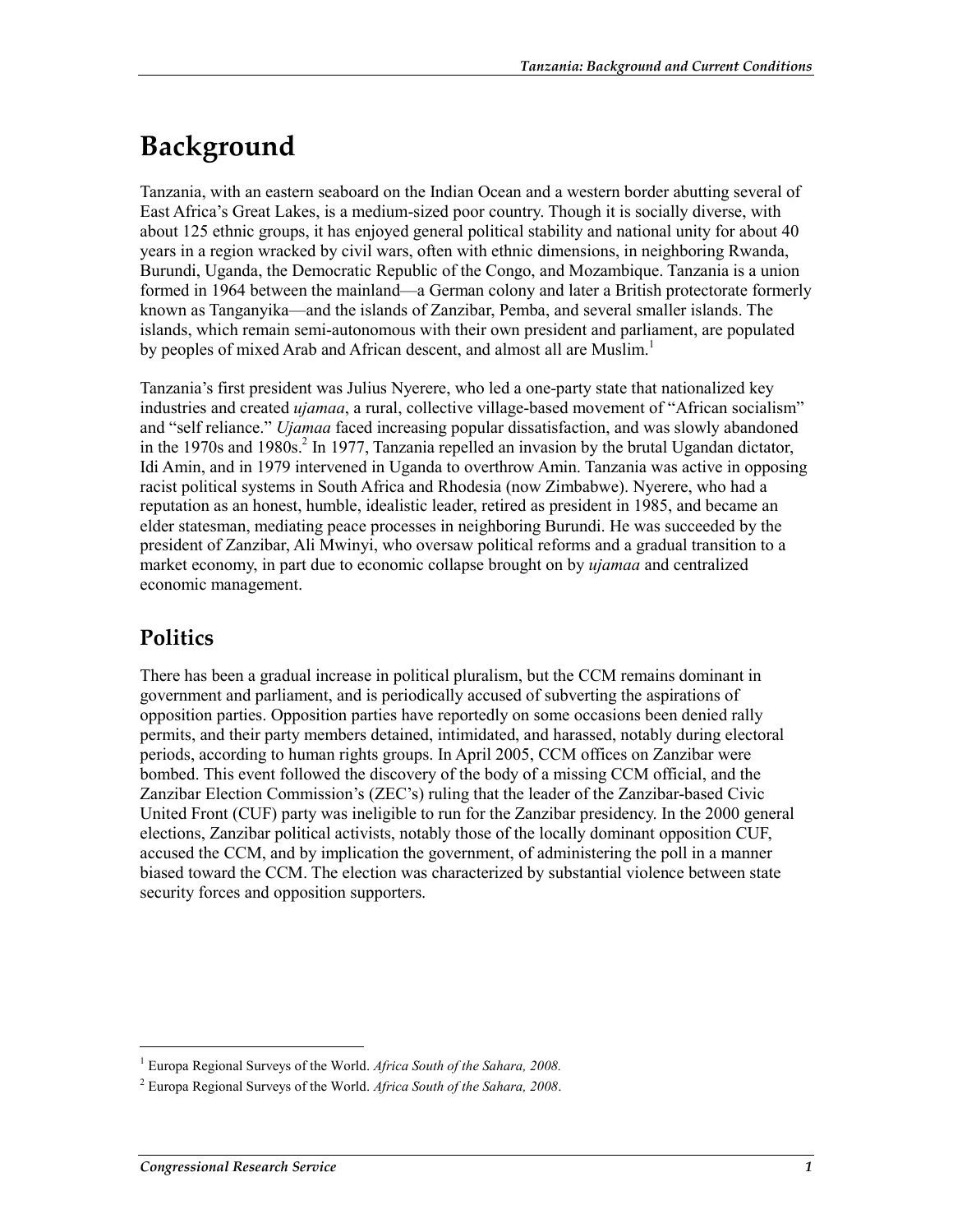In October 2005, Zanzibar held its presidential election. Amani Abeid Karume was elected president with 53.2% of the votes cast, while opposition candidate Seif Hamad received 46.1%. In the legislative elections, the ruling CCM took 31 seats, while the CUF won 18 seats in the House of Representatives. Observers reported about election-related violence and claims of electoral fraud.<sup>3</sup> The Commonwealth recommended an investigation into the election-related violence. The Zanzibar Electoral Commission (ZEC) stated that the elections were free and fair. In December 2005, presidential and legislative elections took place on Mainland Tanzania. CCM candidate Jakaya Mrisho Kikwete won 80.3% of the votes cast in the presidential elections, while the CUF candidate, Ibrahim Lipumba, won 11.7% of the votes cast. The ruling CCM won 207 seats, while the CUF took 18 seats in the National Assembly.

#### **Tanzania at a Glance Geography:** East African coastal country; Nearly one and a half times the size of Texas. **Population:** 42.7 million (2011 est.) **Population growth rate:** 2% (2011 est.) **GDP (purchasing power parity):** \$58.4 billion (2010) **GDP per capita (PPP):** \$1,400 (2010) **Major Exports:** Gold, coffee, cashews, tourism, manufactured products, cotton, cloves **Languages:** Swahili (official); English (official, used in business, administration, higher education); Arabic (Zanzibar); about 123 other local languages, many Bantu-based **Religions:** Christian 30%, Muslim 35%, indigenous beliefs 35%; Zanzibar /islands over 99% Muslim **Literacy:** Male, 77.5%; Female, 66.2% (2003) **Under-5 Mortality:** 165 deaths/1,000 live births **HIV/AIDS adult infection rate:** 6.2% (2007) **Life Expectancy, years at birth:** Male, 50.5 Female, 53.5 (2009 est.) **Sources:** CIA World Factbook 2011.

In October 2010, President Kikwete was reelected for a second term with 61% of the votes cast. The ruling CCM won 70% of the seats in parliament. Opposition candidate Wilibrod Slaa won 26% of the votes cast. In Zanzibar, CCM candidate Ali Mohamed Shein, a strong ally of President Kikwete, won the presidential election with 50.1% of the votes cast, while CUF candidate Seif Sharif Hamad won 49% of the votes cast.

In late 2010, President Kikwete announced that his government would establish a commission to review the constitution, a demand made by opposition members. Opposition leaders have demanded changes to reduce the powers of the president and to allow independent candidates to run for office. President Kikwete appointed Attorney General Frederick Werema as head of the Constitutional Review Commission (CRC).

# **President Kikwete**

Tanzania's current president, Jakaya Kikwete, previously served for 10 years as Tanzania's foreign minister. He is pursuing an agenda of political continuity that builds on the achievements of Mwinyi and Benjamin Mkapa but also seeks to generate greater economic growth and reform. He has also voiced a desire to resolve political conflicts that have long affected Zanzibar internally and in its relations with the mainland. In May 2009, President Kikwete met President Obama in Washington, DC.

1

<sup>3</sup> The Norwegian Center for Human Rights (NORDEM). *The United Republic of Tanzania: Presidential and Parliamentary Elections December 2005.*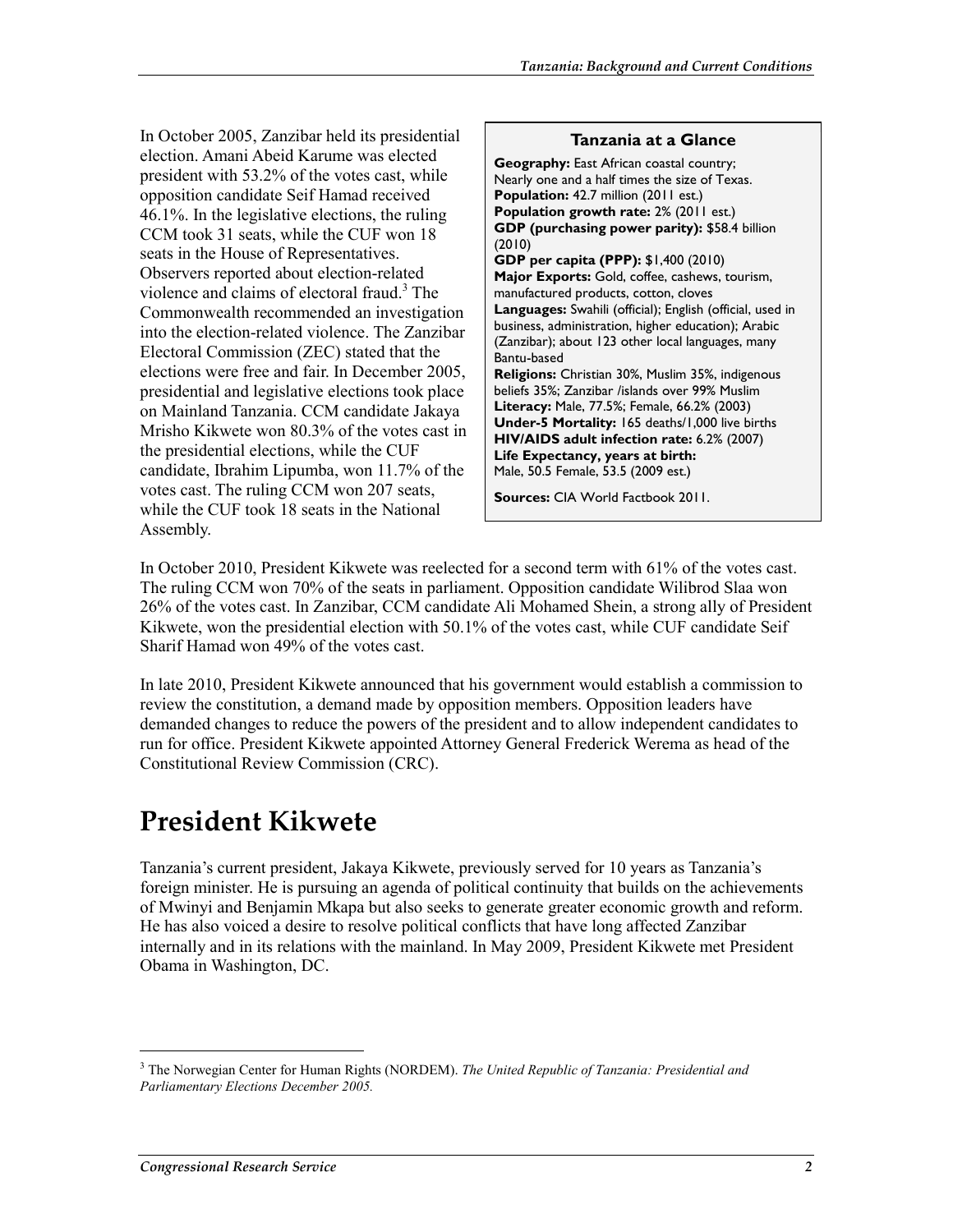### **Economy**

The Mkapa Administration pursued a number of key economic reforms and was generally seen positively by bilateral and multilateral donors, which have provided substantial financial and technical support to Tanzania. Some of these reforms included privatizations of state firms; ongoing improvements to Tanzania's weak infrastructure system; the creation of growing cell phone networks and increased Internet access; and an increasingly robust and investor-friendly private sector, particularly in the tourism, retail, gold and gems mining, transport, communication, and agriculture sectors. Tanzania reached its completion point under the Enhanced Heavily Indebted Poor Countries (HIPC) Initiative in 2001, and has received partial debt stock reductions under the initiative. Several donors have recently provided bilateral debt relief to Tanzania.

Tanzania continues its pattern of steady real Gross Domestic Product (GDP) growth and its low and stable inflation rate. The Economist Intelligence Unit predicts real Gross Domestic Product (GDP) growth of 6.3% in 2011 and 6.9% in 2012. Inflation is expected to reach 9.1% in 2011 and 8.2% in 2012. Despite its real GDP growth, Tanzania's economy largely fails to address the needs of ordinary Tanzanians (i.e., healthcare, education, employment, and poverty reduction). In recognition of this failure, the MKUKUTA (National Strategy for Growth and Reduction of Poverty) has been developed with the goal of raising economic growth and the reduction of poverty.<sup>4</sup> The price of gold—Tanzania's main export—remains high due to the global market and the weakness of the U.S. dollar.

### **HIV/AIDS**

Tanzania faces a severe AIDS epidemic. Its HIV/AIDS infection rate, at about 8.8% (2003), is lower than that in southern Africa, but higher than those of its East African neighbors. Tanzania is estimated to have the  $12<sup>th</sup>$ -highest national infection rate globally, with between 1.6 million and 2 million HIV-positive persons, with work force-aged and urban populations most hard-hit, mostly on the mainland. Zanzibar and the other islands have an estimated infection rate of about 0.6%. In April 2005, however, the National AIDS Commission (TACAIDS) chair announced TACAIDS/U.S. Agency for International Development-funded survey data showing a decrease to 7% in infection rates for Tanzania—though some estimates remain far higher. In 2000, Tanzania declared AIDS to be a national disaster and later established TACAIDS and a separate Zanzibar AIDS Commission (ZAC). These entities design and administer national anti-AIDS efforts, including programs implemented through local government HIV/AIDS committees. In August 2004, at the signing of an \$87.9 million grant by the Global Fund to Fight AIDS, Tuberculosis, and Malaria, President Mkapa announced that his government would begin providing free antiretroviral drugs (ARVs) to AIDS patients. In June 2005, the government announced a very ambitious goal of providing 100,000 patients with ARVs by late 2006, and of reaching 400,000 patients within the next five years. The Joint United Nations Program on HIV/AIDS, UNAIDS, provides technical, policy, public education, and financial assistance to TACAIDS and ZAC. Tanzania also receives AIDS assistance from a variety of private AIDS foundations, and from the United States. It is a "focus country" under the President's Emergency Plan for AIDS Relief. $5$ 

 $\overline{a}$ 

<sup>4</sup> *The Economist Intelligence Unit.* Tanzania, December 2007.

<sup>5</sup> The President's Emergency Plan for AIDS Relief. *2007 Country Profile: Tanzania.*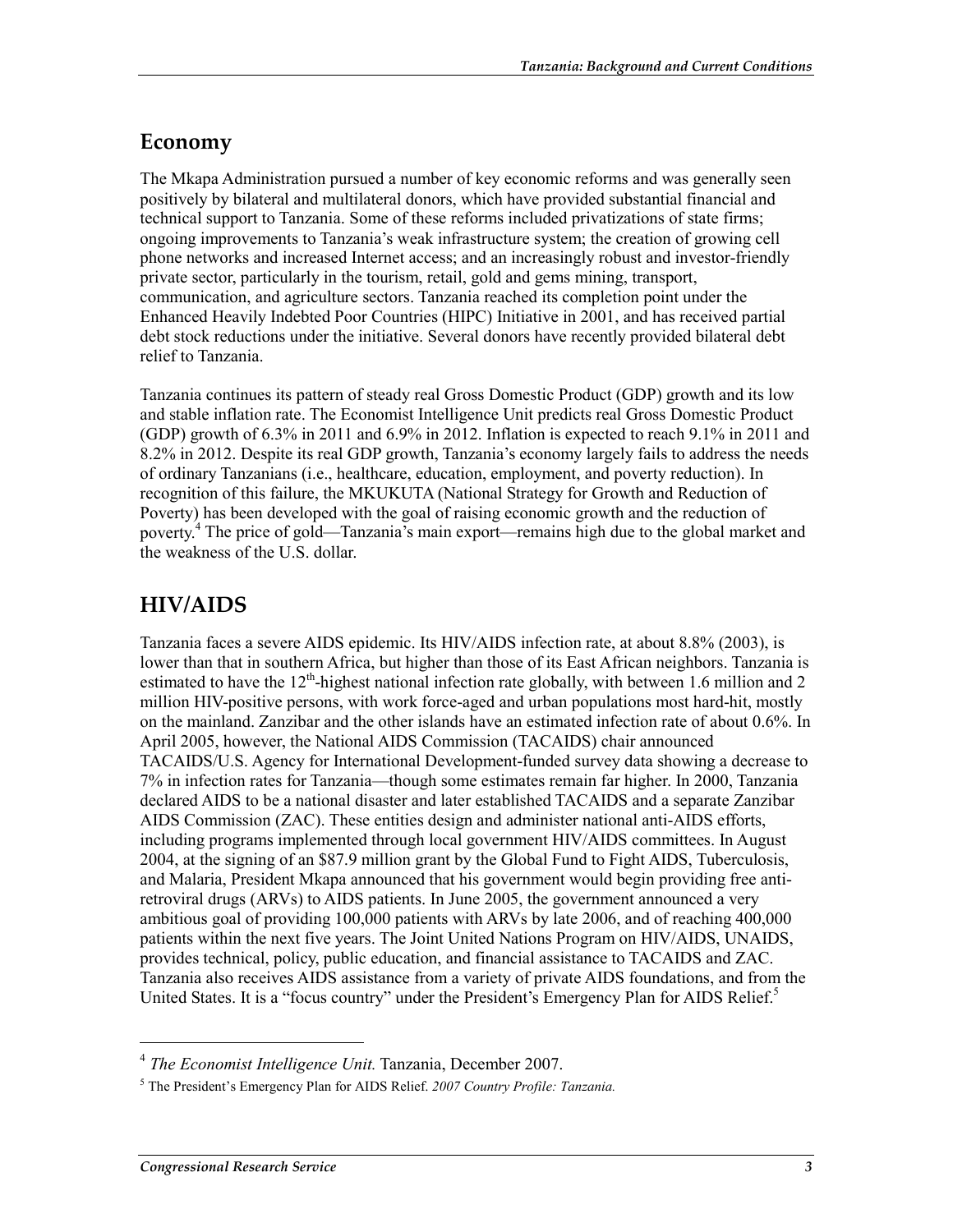### **Regional Role**

Tanzania is a member, with Kenya and Uganda, of the East African Community (EAC), established by a 1999 treaty, which revived an earlier EAC, defunct since 1977. The EAC Treaty provides for the creation of a range of regional development, economic policy cooperation, trade, and political coordination initiatives and entities. EAC members signed a customs union agreement in March 2004, which began to be implemented in January 2005. Tanzania, a Southern African Development Community (SADC) member, is also cooperating with its southern neighbors in regional economic development projects, notably in transport. Tanzania has also helped to facilitate an end to the conflict in neighboring Burundi.

### **Human Rights Conditions6**

Although the Tanzanian government is not reported to be responsible for any politically motivated killings or disappearances in the past year, there have been several instances of unlawful killings by policemen and prison guards. Police and prison wardens are also accused of torturing and threatening suspected criminals. The police force lacks funding and is plagued by corruption and the excessive use of force. According to the State Department 2010 *Country Reports on Human Rights Practices*:

 Principal human rights problems in both Tanzania and Zanzibar included the following: use of excessive force by military personnel, police, and prison guards, as well as societal violence, which resulted in deaths and injuries; abuses by Sungusungo traditional citizens' anticrime units; harsh and life-threatening prison conditions; lengthy pretrial detention; judicial corruption and inefficiency, particularly in the lower courts; restrictions on freedoms of press and assembly; restrictions on the movement of refugees; official corruption and impunity; societal violence against women and persons with albinism; child abuse, including female genital mutilation (FGM); and discrimination based on sexual orientation. Trafficking in persons and child labor remained problems.<sup>7</sup>

# **U.S.-Tanzania Relations**

U.S.-Tanzanian relations are cordial and friendly. The Obama Administration's bilateral policy priorities, according to its FY2010 Congressional Budget Justification, include "strengthening Tanzania's democratic institutions and security forces, as well as local and national systems and institutional capacity in health, including HIV/AIDS and malaria, and education."8 U.S. concerns about terrorism in Tanzania stem from the 1998 bombing of the U.S. embassy in Dar es Salaam, the capital, by al-Qaeda and from the alleged growth of radical Islamic views within Tanzania's large Muslim population. In addition, several Tanzanians are known to have joined al-Qaeda. The United States provides anti-terrorism and financial and immigration fraud capacity-building assistance, and the U.S. Embassy maintains an emphasis on the protection of U.S. citizens in Tanzania. A Peace Corps contingent carries out projects in education, natural resource management, and health, with an emphasis on combating AIDS. Tanzania is eligible for trade

1

<sup>6</sup> The State Department. *Country Reports on Human Rights Practices, 2006.*

<sup>7</sup> http://www.state.gov/g/drl/rls/hrrpt/2008/af/119028.htm

<sup>8</sup> Congressional Budget Justification, 2010.